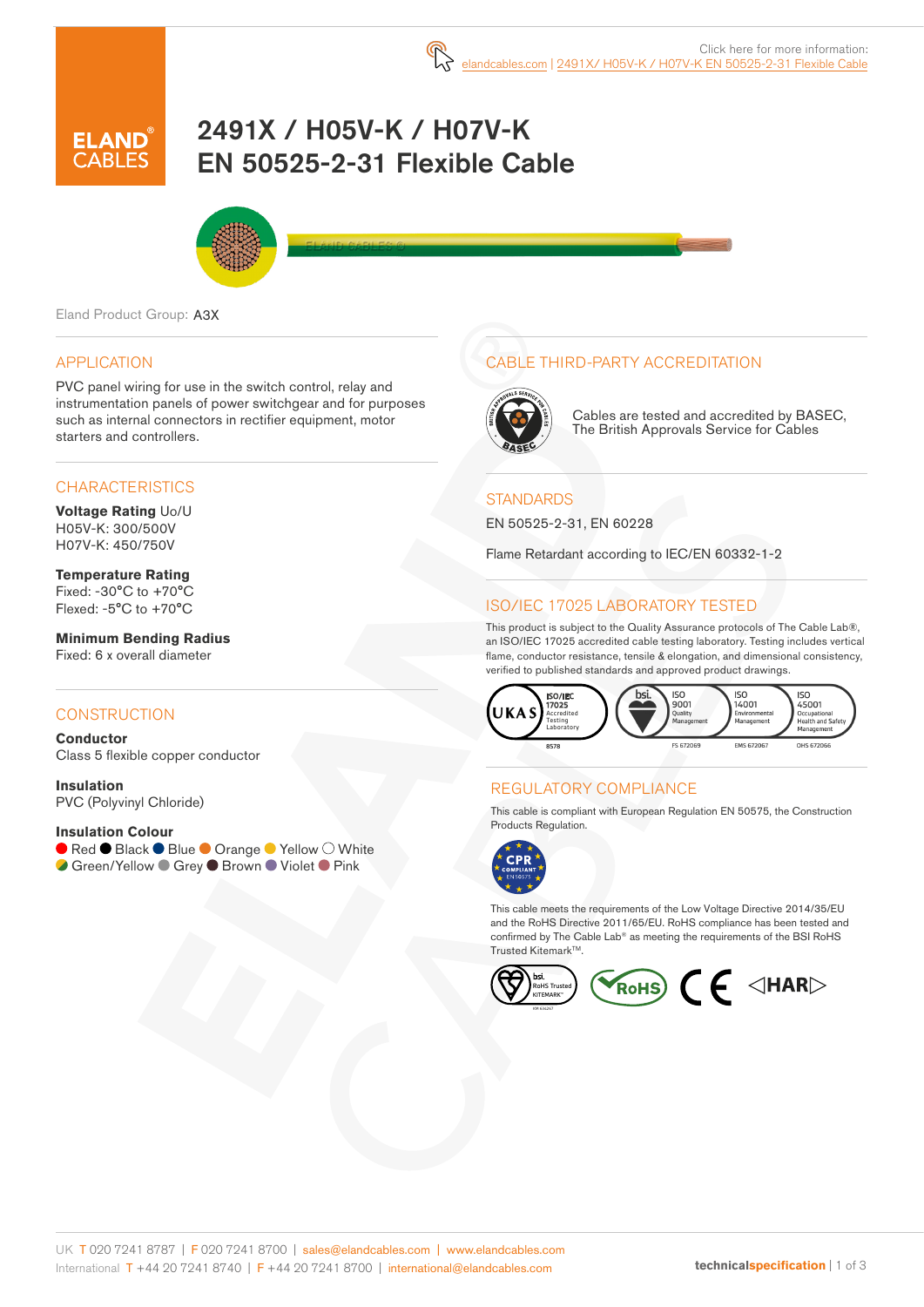# DIMENSIONS

### H05V-K

| ELAND PART NO. | NOMINAL CROSS SECTIONAL AREA<br>mm <sup>2</sup> | NOMINAL OVERALL DIAMETER<br>mm | <b>NOMINAL WEIGHT</b><br>kg/km |
|----------------|-------------------------------------------------|--------------------------------|--------------------------------|
| A3X*00050      | 0.5                                             | 2.2                            |                                |
| A3X*00075      | 0.75                                            |                                |                                |
| A3X*0010       |                                                 | 2.5                            | 14                             |

#### H07V-K

| ELAND PART NO. | NOMINAL CROSS SECTIONAL AREA<br>mm <sup>2</sup> | NOMINAL OVERALL DIAMETER<br>mm | NOMINAL WEIGHT<br>kg/km |
|----------------|-------------------------------------------------|--------------------------------|-------------------------|
| A3X*0015       | 1.5                                             | 2.9                            | 20                      |
| A3X*0025       | 2.5                                             | 3.6                            | 31                      |
| A3X*0040       | $\overline{4}$                                  | 4.1                            | 46                      |
| A3X*0060       | 6                                               | 4.7<br>n.                      | 75                      |
| A3X*010        | 10                                              | 6.1                            | 125                     |
| A3X*016        | 16                                              | 7.3                            | 199                     |
| A3X*025        | 25                                              | 9                              | 299                     |
| A3X*035        | 35                                              | 10.2                           | 421                     |
| A3X*050        | 50                                              | 12.1                           | 539                     |
| A3X*070        | 70                                              | 13.8                           | 730                     |
| A3X*095        | 95                                              | 16.3                           | 973                     |

\*Designates the sheath colour. For each Eland Cables part number replace with the colour code as listed below: e.g. A3XRD0015 = 1.5mm² Red

# COLOUR CODES

| <b>COLOUR</b> | <b>Black</b> | <b>Blue</b> | Grey | Green/<br>Yellow | Orange | Red       | Pink      | Yellow | Violet | <b>Brown</b> | White |
|---------------|--------------|-------------|------|------------------|--------|-----------|-----------|--------|--------|--------------|-------|
| CODE          | BK           | <b>BL</b>   | GR   | GY               | ΟR     | <b>RD</b> | <b>PK</b> | YW     | VI     | <b>BR</b>    | WH    |

# **CONDUCTORS**

Class 5 Flexible Copper Conductors for Single Core and Multi-Core Cables

| NOMINAL CROSS<br><b>SECTIONAL AREA</b><br>mm <sup>2</sup> | <b>MAXIMUM DIAMETER</b><br>OF WIRES IN CONDUCTOR | MAXIMUM RESISTANCE OF CONDUCTOR AT 20°C<br>ohms/km |                    |  |  |  |
|-----------------------------------------------------------|--------------------------------------------------|----------------------------------------------------|--------------------|--|--|--|
|                                                           | mm                                               | Plain Wires                                        | Metal-Coated Wires |  |  |  |
| 0.5                                                       | 0.21                                             | 39                                                 | 40.1               |  |  |  |
| 0.75                                                      | 0.21                                             | 26                                                 | 26.7               |  |  |  |
|                                                           | 0.21                                             | 19.5                                               | 20                 |  |  |  |
| 1.5                                                       | 0.26                                             | 13.3                                               | 13.7               |  |  |  |
| 2.5                                                       | 0.26                                             | 7.98                                               | 8.21               |  |  |  |
| $\overline{4}$                                            | 0.31                                             | 4.95                                               | 5.09               |  |  |  |
| 6                                                         | 0.31                                             | 3.3                                                | 3.39               |  |  |  |
| 10                                                        | 0.41                                             | 1.91                                               | 1.95               |  |  |  |
| 16                                                        | 0.41                                             | 1.21                                               | 1.24               |  |  |  |
| 25                                                        | 0.41                                             | 0.78                                               | 0.795              |  |  |  |
| 35                                                        | 0.41                                             | 0.554                                              | 0.565              |  |  |  |
| 50                                                        | 0.41                                             | 0.386                                              | 0.393              |  |  |  |
| 70                                                        | 0.51                                             | 0.272                                              | 0.277              |  |  |  |
| 95                                                        | 0.51                                             | 0.206                                              | 0.21               |  |  |  |

The above table is in accordance with EN 60228